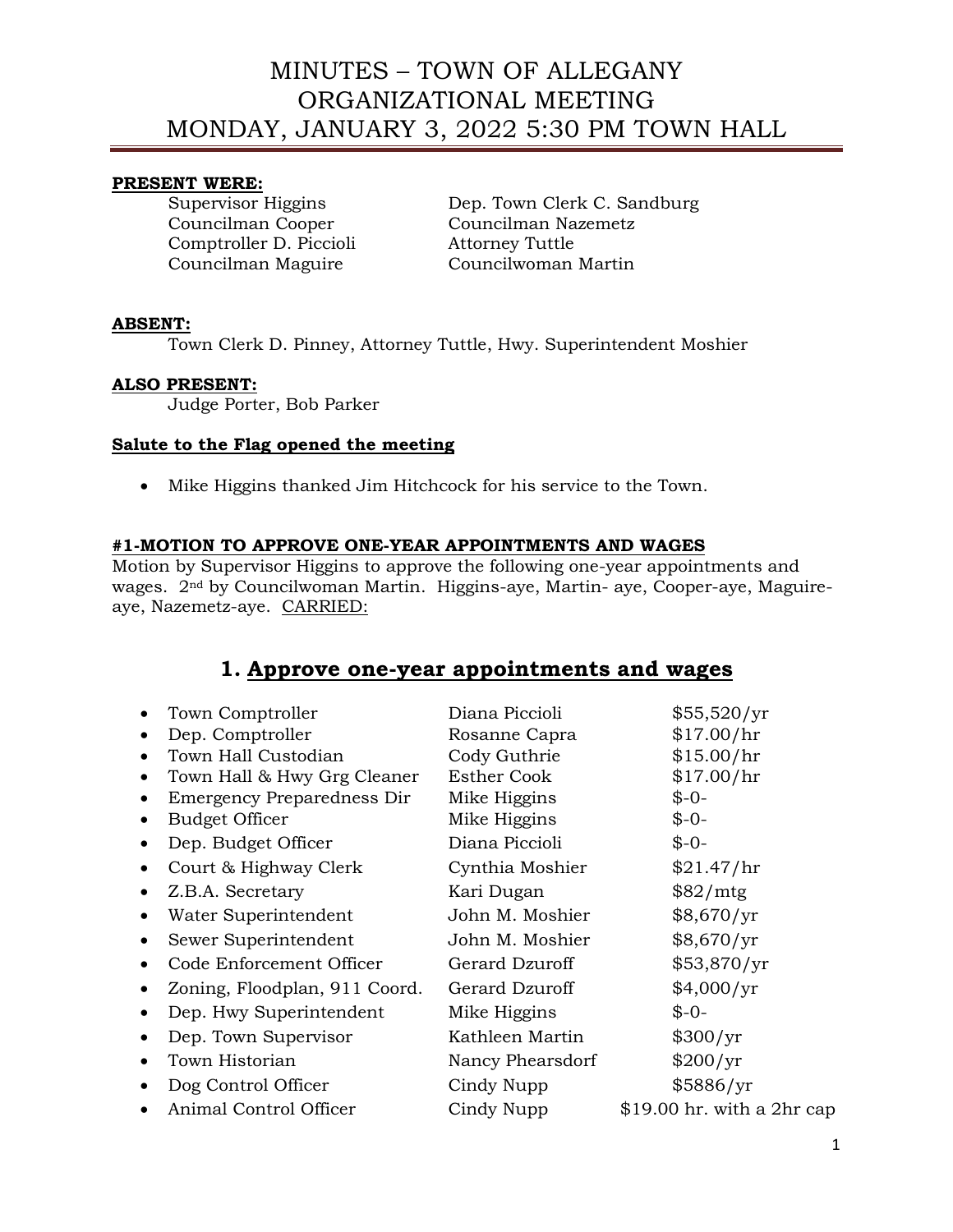|           | Tax Collector<br>Reg. of Vital Statistics<br>Water Clerk<br>Sewer Clerk | Carolyn Hemphill<br>Deryle L. Pinney<br>Diana Piccioli<br>Diana Piccioli | \$5,000/yr<br>\$2,209/yr<br>\$3,750/yr<br>\$2,500/yr |
|-----------|-------------------------------------------------------------------------|--------------------------------------------------------------------------|------------------------------------------------------|
|           | <b>Planning Board Secretary</b>                                         | Kari Dugan                                                               | \$82/mtg                                             |
|           | Zoning Clerk                                                            | Kari Dugan                                                               | \$19.48/hr                                           |
|           | Cemetery Superintendent                                                 | Stephanie Guthrie                                                        | \$46,300/yr                                          |
|           | Cemetery Caretaker                                                      | Aaron Harris                                                             | \$16.00/hr                                           |
|           | Cemetery Caretaker                                                      | Dana Spring                                                              | \$16.00/hr                                           |
|           | Cemetery Caretaker                                                      | Zach Kriner                                                              | \$16.00/hr                                           |
|           | <b>Recreation Director</b>                                              | Karen Wilder                                                             | \$18.36/hr                                           |
|           | Parks Director                                                          | Stephanie Guthrie                                                        | \$4,162/yr                                           |
|           | Dep. Town Clerk                                                         | Kathleen Dempsey                                                         | \$15.00/hr                                           |
|           | Dep. Town Clerk (2)                                                     | Carole Sandburg                                                          | \$15.00/hr                                           |
|           | Dep. Town Clerk (3)                                                     | Nancy Phearsdorf                                                         | \$15.00/hr                                           |
|           | Town Assessor                                                           | Bobbi Elderkin                                                           | \$29,717/yr                                          |
| $\bullet$ | Town Attorney                                                           | Wendy A. Tuttle                                                          | \$27,500/yr                                          |
|           | Records Management Officer                                              | Deryle L. Pinney                                                         | $$ -0-$                                              |
|           | Dep. Sewer Clerk                                                        | Rosanne Capra                                                            | \$17.00/hr                                           |
|           | Dep. Water Clerk                                                        | Rosanne Capra                                                            | \$17.00/hr                                           |
|           | Dep. Court Clerk                                                        | Bonnie Harrier                                                           | \$15.00/hr                                           |
|           | Cemetery Equip. Operator                                                | Jeremy Guthrie                                                           | $$175.00/grave\& $17.50$                             |
|           |                                                                         |                                                                          |                                                      |

## **#2-MOTION TO APPROVE PARKS & RECREATION WAGES**

Motion by Councilwoman Martin to approve the following Parks & Recreation wages. 2nd by Councilman Cooper. Higgins-aye, Martin- aye, Cooper-aye, Maguire-aye, Nazemetz-aye. CARRIED:

## 2. **Approve Parks & Recreation Department Workers**

|           | Gary Phearsdorf    | \$15.00/hr |
|-----------|--------------------|------------|
|           | David Bess         | \$15.00/hr |
|           | Charlene Cleveland | \$15.00/hr |
|           | Jocelyn Decker     | \$15.00/hr |
|           | Michele Devine     | \$15.00/hr |
|           | Steve Piccirillo   | \$15.00/hr |
| $\bullet$ | Mariyah Jackson    | \$15.00/hr |
|           | Mikayla King       | \$15.00/hr |
|           | Jenna Margeson     | \$15.00/hr |
|           | Matthew Kuzdal     | \$15.00/hr |
|           | Kortney Magara     | \$15.00/hr |
|           |                    |            |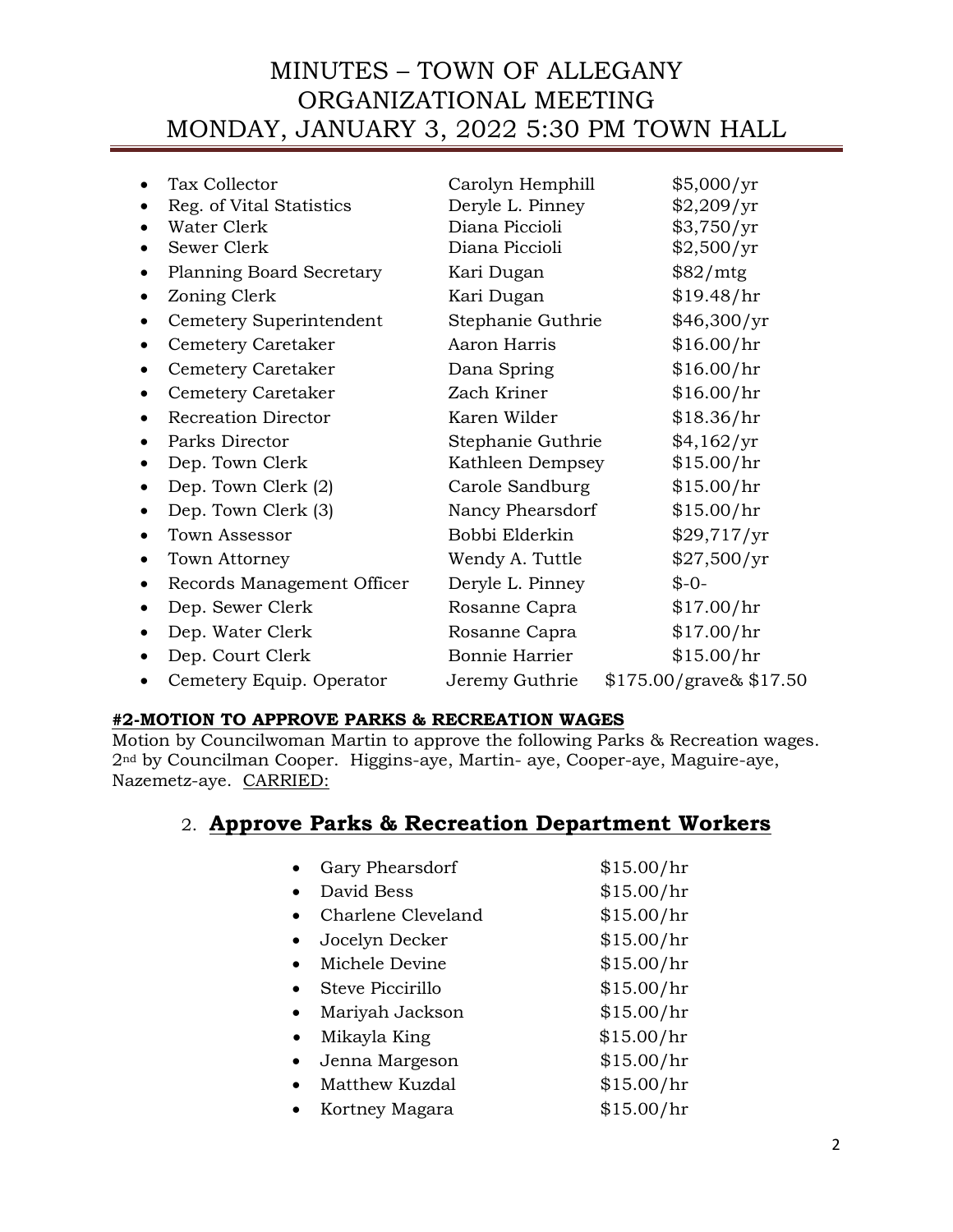|           | James Marcellin               | \$15.00/hr |
|-----------|-------------------------------|------------|
|           | Aquatics Director             | \$16.00/hr |
| $\bullet$ | Lifeguards                    | \$15.50/hr |
| $\bullet$ | Youth Center Supervisors      | \$15.00/hr |
|           | <b>Playground Supervisors</b> | \$15.00/hr |
|           | Parks Maint - (Karl Larrabee) | \$15.50/hr |
| $\bullet$ | Groundskeeper - Mike Niles    | \$1,625/yr |
|           |                               |            |

## **3. Others**

1. Appoint Planning Board Member Jim Finch for a 5-year term from 1/1/2022- 12/31/2026

## **#3-MOTION TO REAPPOINT PLANNING BOARD MEMBER JIM FINCH FOR A 5- YEAR TERM**

Motion by Supervisor Higgins to appoint Planning Board Member Jim Finch for a 5 year term from (1/1/2022-12/31/2026), he has fulfilled his training requirements. 2nd by Councilman Nazemetz. Higgins-aye, Martin- aye, Cooper-aye, Maguire-aye, Nazemetz-aye. CARRIED:

2. Reappoint Planning Board Chairman E. Peter Hellier 1-year term

## **#4-MOTION TO REAPPOINT PLANNING BOARD CHAIRMAN E. PETER HELLIER FOR A 1-YEAR TERM**

Motion by Councilman Cooper to re-appoint Planning Board Chairman E. Peter Hellier for a 1-year term  $(1/1/22-12/31/22)$ .  $2<sup>nd</sup>$  by Councilwoman Martin. Higgins-aye, Martin- aye, Cooper-aye, Maguire-aye, Nazemetz-aye. CARRIED:

3. Appoint Zoning Board of Appeals Member Carol Ozella for a 5-year term from 1/1/2022-12/31/2026

## **#5-MOTION TO REAPPOINT ZBA MEMBER CAROL OZELLA FOR A 5-YEAR TERM**

Motion by Supervisor Higgins to Appoint Zoning Board of Appeals Member Carol Ozella for a 5-year term from  $(1/1/2022-12/31/2026)$ , she has fulfilled her training requirements. 2nd by Councilwoman Martin. Higgins-aye, Martin- aye, Cooper-aye, Maguire-aye, Nazemetz-aye. CARRIED:

4. Reappoint ZBA Chairman John Jones 1-year term

## **#6-MOTION TO REAPPOINT ZBA CHAIRMAN JOHN JONES FOR A 1-YEAR TERM**

Motion by Supervisor Higgins to re-appoint ZBA Chairman John Jones for a 1-year term (1/1/22-12/31/22). 2nd by Councilman Maguire. Higgins-aye, Martin- aye, Cooper-aye, Maguire-aye, Nazemetz-aye. CARRIED: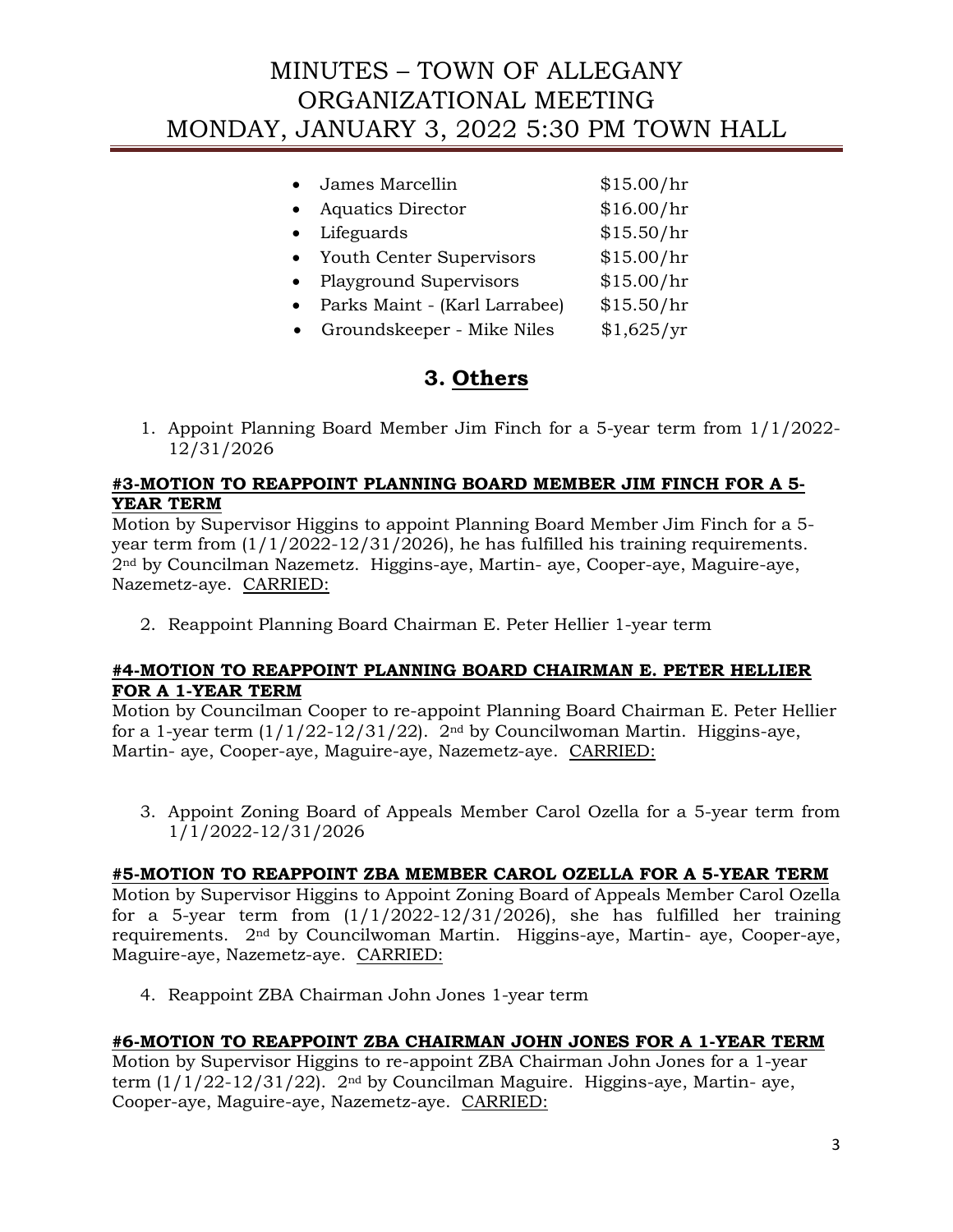5. Approve annual payments: Zoning Board of Appeals and Planning Board Members

| <b>ZBA/Planning Board Members</b> |  |
|-----------------------------------|--|
| ZBA/Planning Board Chairmen       |  |

 $$82.00/mtg.$  $$112.00/mtg.$ 

## **#7-MOTION TO APPROVE ANNUAL PAYMENTS FOR THE ABOVE-MENTIONED POSITIONS**

Motion by Councilwoman Martin to approve annual payments of \$82.00/mtg. for ZBA/Planning Board Members  $\&$  \$112.00/mtg. for ZBA/Planning Board.  $2<sup>nd</sup>$  by Councilman Maguire. Higgins-aye, Martin- aye, Cooper-aye, Maguire-aye, Nazemetzaye. CARRIED:

6. Approve weekly pay periods: Highway Union Employees

## **#8-MOTION TO APPROVE WEEKLY PAY PERIODS FOR HIGHWAY UNION EMPLOYEES**

Motion by Supervisor Higgins to approve weekly pay periods for the Highway Union employees. 2nd by Councilman Nazemetz. Higgins-aye, Martin- aye, Cooper-aye, Maguire-aye, Nazemetz-aye. CARRIED:

7. Approve biweekly pay periods: Highway/Water/Sewer Superintendent; Comptroller, Deputy Town Clerk, Highway & Court Clerk; Deputy Comptroller; Recreation & Parks Director; Code Enforcement Officer; Town Clerk; Zoning Clerk; Cemetery Caretakers; Cemetery Superintendent; Highway & Town Hall Cleaner; Tax Collector; Registrar of Vital Statistics; Recreation Supervisor.

## **#9-MOTION TO APPROVE BIWEEKLY PAY PERIODS FOR THE ABOVE-MENTIONED DEPARTMENTS**

Motion by Supervisor Higgins to approve biweekly pay periods for the Highway/Water/Sewer Superintendent; Comptroller, Deputy Town Clerk, Highway & Court Clerk; Deputy Comptroller; Recreation & Parks Director; Code Enforcement Officer; Town Clerk; Zoning Clerk; Cemetery Caretakers; Cemetery Superintendent; Highway & Town Hall Cleaner; Tax Collector; Registrar of Vital Statistics; Recreation Supervisor employees. 2nd by Councilman Maguire. Higgins-aye, Martin- aye, Cooperaye, Maguire-aye, Nazemetz-aye. CARRIED:

8. Approve monthly pay periods: Town Justices; Town Supervisor; Zoning Board of Appeals Secretary; Town Hall Custodian; Town Councilmen; Town Attorney; Planning Board Secretary; part-time Recreation/Parks employees; Dog Control Officer; Animal Control Officer.

## **#10-MOTION TO APPROVE MONTHLY PAY PERIODS FOR THE ABOVE-MENTIONED DEPARTMENTS**

Motion by Supervisor Higgins to approve monthly pay periods for the Town Justices; Town Supervisor; Zoning Board of Appeals Secretary; Town Hall Custodian; Town Councilmen; Town Attorney; Planning Board Secretary; part-time Recreation /Parks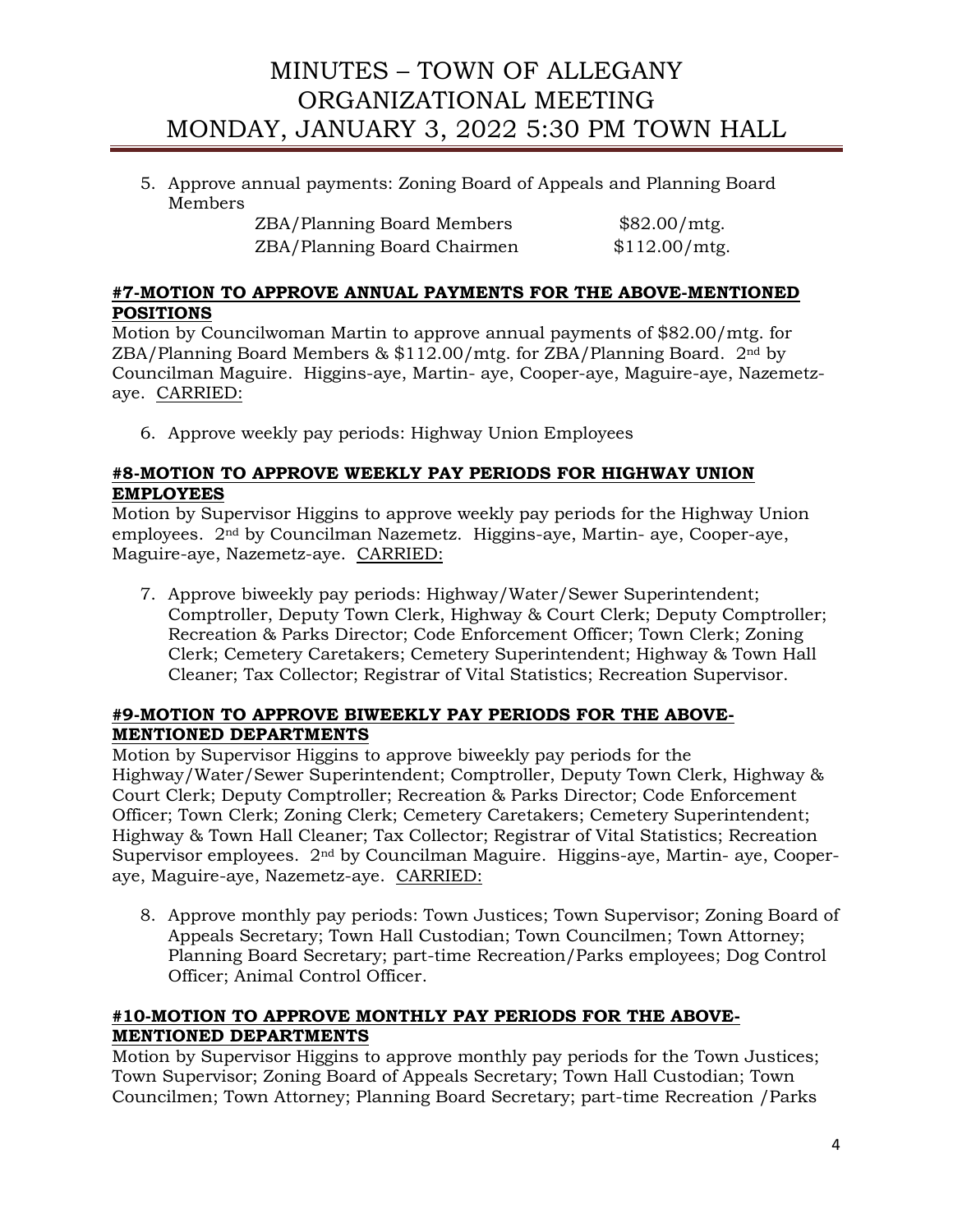employees; Dog Control Officer. 2nd by Councilman Cooper. Higgins-aye, Martin- aye, Cooper-aye, Maguire-aye, Nazemetz-aye. CARRIED:

9. Authorize Supervisor to invest Town monies

#### **#11-MOTION TO AUTHORIZE SUPERVISOR TO INVEST TOWN MONIES**

Motion by Councilwoman Martin to authorize Supervisor Higgins to invest Town monies. 2nd by Councilman Maguire. Higgins-aye, Martin- aye, Cooper-aye, Maguireaye, Nazemetz-aye. CARRIED:

10.Designate official town newspaper (Olean Times Herald)

#### **#12-MOTION TO DESIGNATE TOWN'S OFFICIAL NEWSPAPER**

Motion by Councilwoman Martin to authorize Supervisor Higgins to designate the official town newspaper as the Olean Times Herald. 2nd by Councilman Cooper. Higgins-aye, Martin- aye, Cooper-aye, Maguire-aye, Nazemetz-aye. CARRIED:

11.Approve Procurement Policy (unchanged from 2021)

#### **#13-MOTION TO APPROVE THE TOWN'S PROCUREMENT POLICY**

Motion Councilman Cooper to authorize Supervisor Higgins to approve the Town's Procurement Policy (unchanged from 2021). 2nd by Councilwoman Martin. Higginsaye, Martin- aye, Cooper-aye, Maguire-aye, Nazemetz-aye. CARRIED:

12.Approve Investment Policy (unchanged from 2021)

#### **#14-MOTION TO APPROVE THE TOWN'S INVESTMENT POLICY**

Motion by Councilman Nazemetz to authorize Supervisor Higgins to approve the Town's Investment Policy (unchanged from 2021). 2nd by Councilman Maguire. Higgins-aye, Martin- aye, Cooper-aye, Maguire-aye, Nazemetz-aye. CARRIED:

13.Approve Code of Ethics (unchanged from 2021)

### **#15-MOTION TO APPROVE THE TOWN'S CODE OF ETHICS**

Motion by Councilman Maguire to authorize Supervisor Higgins to approve the Town's Code of Ethics (unchanged from 2021). 2nd by Councilwoman Martin. Higgins-aye, Martin- aye, Cooper-aye, Maguire-aye, Nazemetz-aye. CARRIED:

14.Designate Official Banks (Five Star & Community Bank)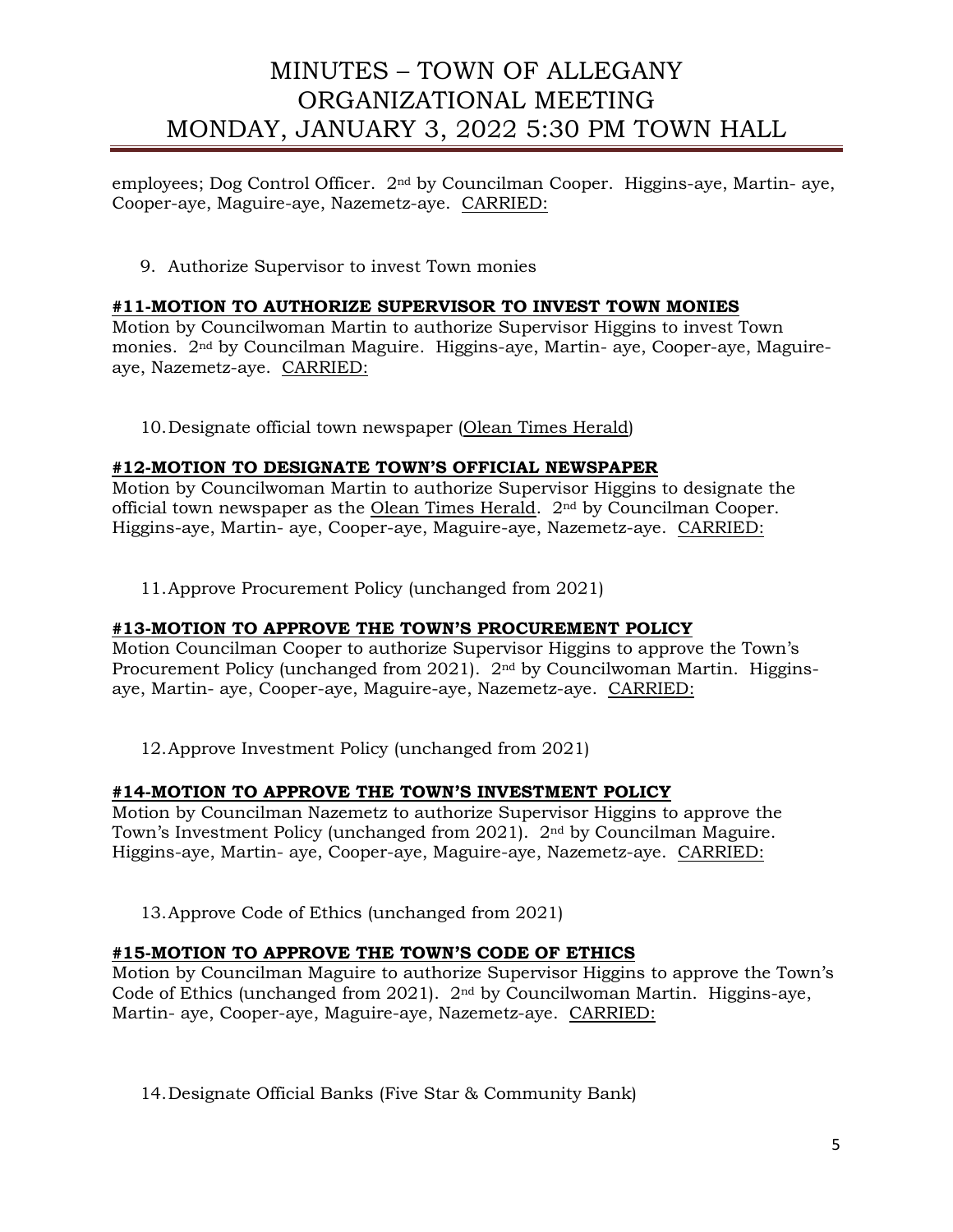### **#16-MOTION TO DESIGNATE TOWN'S OFFICIAL BANKS**

Motion by Councilwoman Martin to authorize Supervisor Higgins to Designate official banks as Five Star & Community Bank. 2nd by Councilman Maguire. Higgins-aye, Martin- aye, Cooper-aye, Maguire-aye, Nazemetz-aye. CARRIED:

15.Establish Town Board meeting days and times: 2nd & 4th Tuesday of each month at 7pm

## **#17-MOTION TO ESTABLISH TOWN BOARD MEETING DAYS & TIMES**

Motion by Supervisor Higgins to establish Town Board meeting days and times  $(2<sup>nd</sup> \& )$  $4<sup>th</sup> Tuesday of each month) at 7:00pm. 2<sup>nd</sup> by Councilman Cooper. Higgsins-ave,$ Martin- aye, Cooper-aye, Maguire-aye, Nazemetz-aye. CARRIED:

16.Establish mileage rate (.585 cents per mile)

### **#18-MOTION TO ESTABLISH THE MILEAGE RATE**

Motion by Supervisor Higgins to establish Town mileage rate (.585 cents per mile). 2nd by Councilman Nazemetz. Higgins-aye, Martin- aye, Cooper-aye, Maguire-aye, Nazemetz-aye. CARRIED:

17.Establish per diem rates as listed on www.gsa.gov/**perdiem**

#### **#19-MOTION TO ESTABLISH THE PER DIEM RATES**

Motion by Councilman Nazemetz to establish Town per diem rates www.gsa.gov/**perdiem**. 2nd by Councilman Maguire. Higgins-aye, Martin- aye, Cooperaye, Maguire-aye, Nazemetz-aye. CARRIED:

18.Appoint Primary Kennel for 2021 (Town of Olean)

#### **#20-MOTION TO APPOINT PRIMARY KENNEL**

Motion by Councilman Cooper to appoint Primary Kennel for 2021 (Town of Olean) 2nd by Councilwoman Martin. Higgins-aye, Martin- aye, Cooper-aye, Maguire-aye, Nazemetz-aye. CARRIED:

19. Approve Library Contract with the Village: \$49,350.00 for 2022

#### **#21-MOTION TO APPROVE LIBRARY CONTRACT WITH THE VILLAGE**

Motion by Supervisor Higgins to approve Library Contract with the Village: \$49,350.00 for 2022. 2nd by Councilman Maguire. Higgins-aye, Martin- aye, Cooper-aye, Maguire-aye, Nazemetz-aye. CARRIED: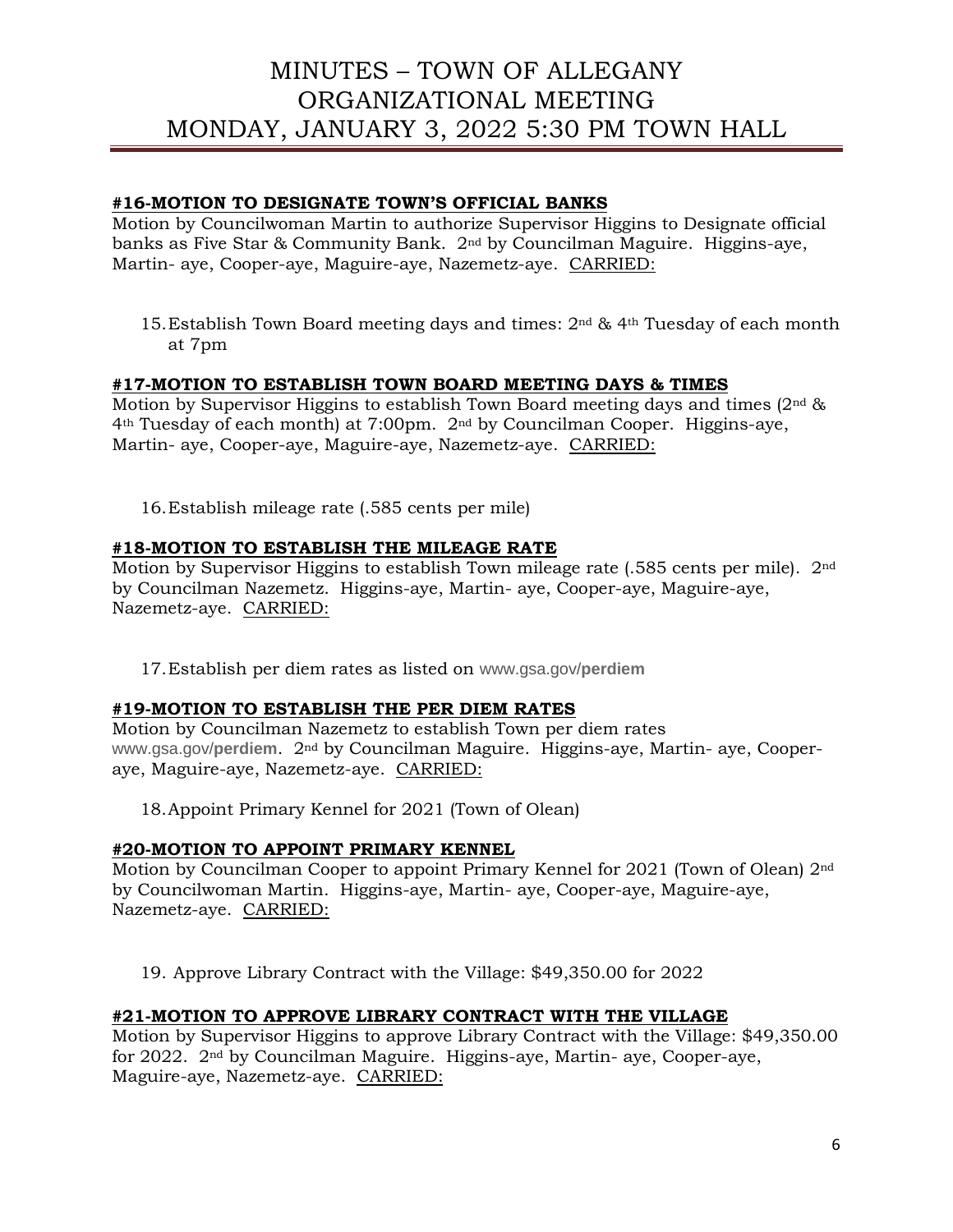20.Approve Overtime beforehand (non-union only)

## **#22-MOTION TO HAVE OVERTIME PRE-APPROVED**

Motion by Councilwoman Martin to have overtime approved beforehand (non-union only). 2nd by Councilman Nazemetz. Higgins-aye, Martin- aye, Cooper-aye, Maguireaye, Nazemetz-aye. CARRIED:

21.Establish Health Care Buy Back at \$2,500.00/year

## **#23-MOTION TO ESTABLISH HEALTH CARE BUY BACK**

Motion by Supervisor Higgins to establish Health Care Buy Back at \$2,500.00/year. 2nd by Councilman Cooper. Higgins-aye, Martin- aye, Cooper-aye, Maguire-aye, Nazemetz-aye. CARRIED:

22.Approve Clark-Patterson-Lee as Town Engineer for 2022

## **#24-MOTION TO ESTABLISH TOWN ENGINEER**

Motion by Supervisor Higgins to approve Clark-Patterson-Lee as Town Engineer for 2020. 2nd by Councilwoman Martin. Higgins-aye, Martin- aye, Cooper-aye, Maguireaye, Nazemetz-aye. CARRIED:

23.Approve Court Security Agreement with the Village

### **#25-MOTION TO APPROVE THE COURT SECURITY AGREEMENT**

Motion by Councilman Cooper to approve the Court Security Agreement with the Village. 2nd by Councilman Maguire. Higgins-aye, Martin- aye, Cooper-aye, Maguireaye, Nazemetz-aye. CARRIED:

24.Approve Special Events Agreement with the Village

## **#26-MOTION TO APPROVE THE SPECIAL EVENTS AGREEMENT**

Motion by Supervisor Higgins to approve the Special Events Agreement with the Village. 2nd by Councilwoman Martin. Higgins-aye, Martin- aye, Cooper-aye, Maguireaye, Nazemetz-aye. CARRIED:

25.Approve Emergency Services Agreement with the Village (\$10,000.00 FOR 2022)